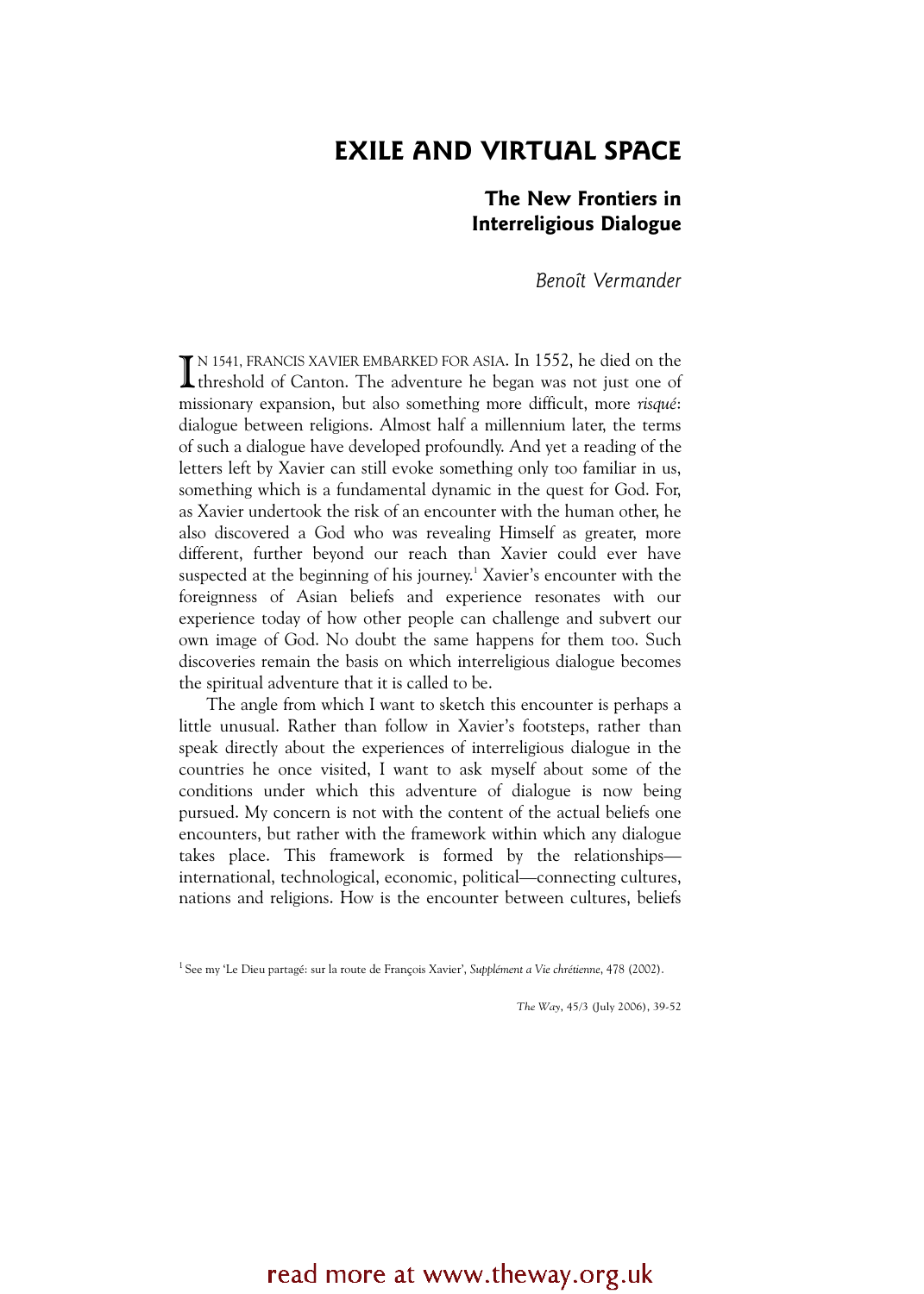and religions actually occurring today? What are the means, the channels enabling it to take place? These issues are not often discussed, but they nevertheless affect profoundly what happens in any encounter. To put the point slightly differently: this attempt to ask about what is conditioning and influencing interreligious exchange today is an exercise in investigating the material conditions enabling spiritual awareness. It may be that this focus on material conditions is something we need in order to begin to understand how God might be making Himself known today.

### From Exile to Exodus

Perhaps God's self-revelation only ever happens when people are on the move, in exile, beyond their own frontiers. Whenever individuals or groups are drawn out of their ancestral lands, whenever they move beyond their inherited identity and encounter another people, they experience grief, dispossession, conflict, uprooting. And in and through this dislocation, they lose one god and gain another: they are given a space in which God is made known, or rediscovered. It is precisely in their exile that something new happens for them in relation to God. In the interweaving of displacements the tapestry of salvation history comes to be, a tapestry of all the nations being brought together into one.

Can we really say that history as it continues today has nothing new to tell us about the divine reality, the divine project? That would contradict our experience of the One who is always making Himself known as new, as unfinished. There are two features of the migrations and displacements of the contemporary human adventure, it seems to me, that have a specific theological and spiritual significance, one that is influencing interreligious exchanges. The first concerns the space in which this adventure takes place: it is not just a physical space, but also a virtual space. The second feature is that these migrations, whether physical or virtual, are connected with the ongoing process of globalisation. Virtual reality and globalisation are casting a new light on the divine revelation that takes place whenever people move, flee, migrate or are displaced, and as a result of that movement experience a new encounter.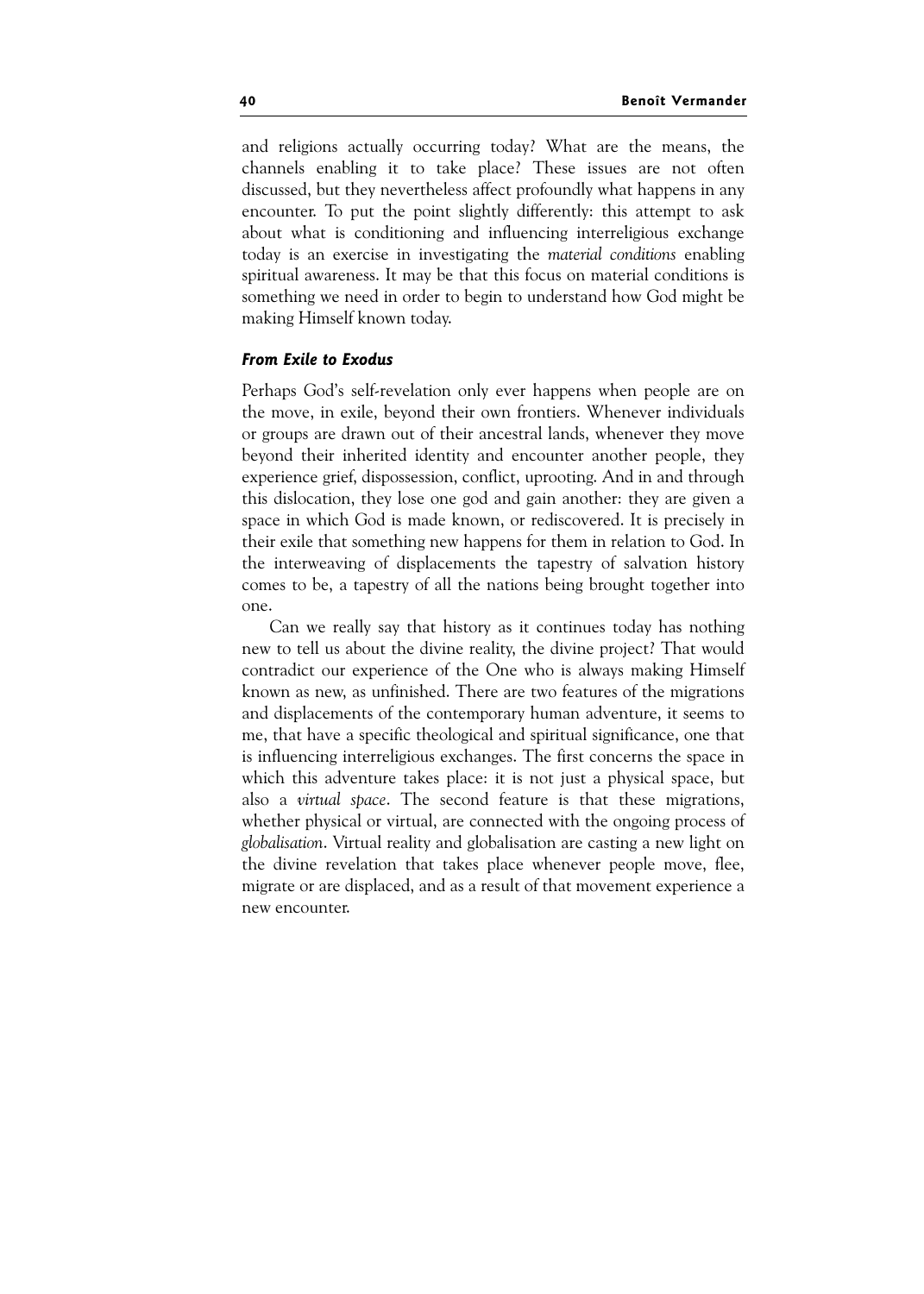#### Migration and Mission

The displacements which continue to mark our world are of many different kinds, and cannot easily be brought under one heading. There are displacements in virtual reality and displacements that are all too real, all too physical. Some people leave their native land, not because they are responding to a call but because they have no alternative. Some move out of their immediate environment in order to pursue a life that they find attractive. Some want to try their luck elsewhere. Some can no longer put up with the boredom of their routine. Human beings chafe against the constraints of space and time, and in so doing gradually discover a common destiny. The variety of the paths taken by individuals should not blind us to their common feature: what is at stake in these migrations, whether physical or merely in the mind, is always the discovery of potential, of a new reality, of something filled with promise. And as we take this potential on board, God's presence becomes real.

Despite its ambiguities, Abram's departure, Abram's Exodus, is already the virtual presence, the promise, of something else: the reconciliation of Israel and the nations.<sup>2</sup> Conversely, the same virtual presence or promise of reconciliation is at work when Matthew places the Gentile women Rahab and Ruth in the genealogy of Jesus (Matthew 1:5). And in today's world, something similar occurs



<sup>2</sup> See Genesis 12:10-20. Abram—presumably for fear of the Egyptians' lust or jealousy—tells Sarai to pretend she is his sister. When a plague afflicts Egypt, the truth is discovered. Nevertheless, the episode ends with a kind of reconciliation pointing Abram forward on his way: 'Pharaoh gave his men orders concerning him, and they set him on the way, with his wife and all that he had.'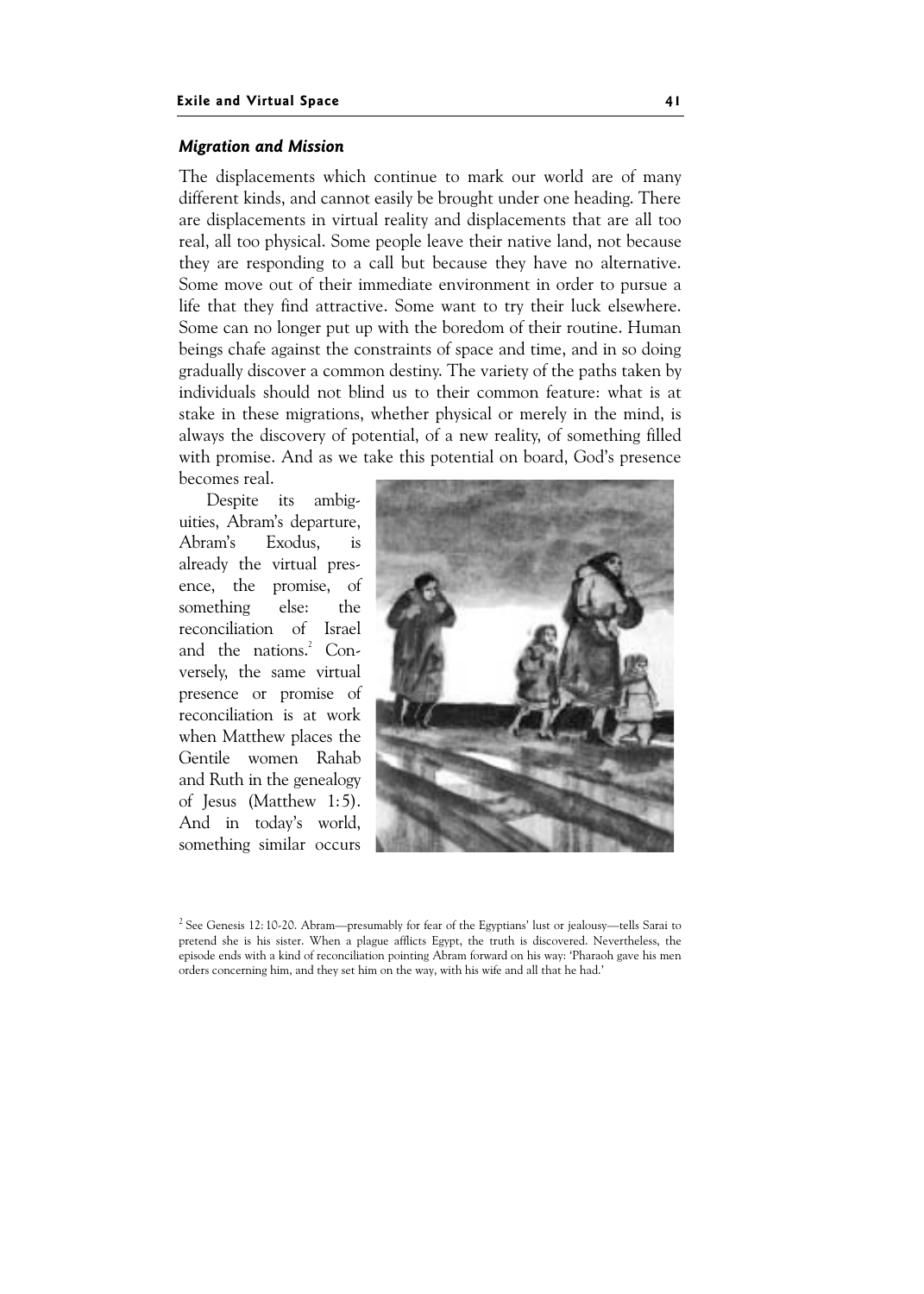in the figure of the missionary, a person who has chosen to be a migrant. (Though let us remember that missionaries may often be far more comfortable than those who are migrants because they have no choice.) In all these cases, there is a presence of God which becomes manifest only after a departure, an absence, a fleeing or a migration, and which initially comes to us as something virtual, potential, open, a means through which the whole body of creation may grow.

The converse of this is a claim about human history. The history of human migration may be a tragic one, and the shorter history of virtual displacement in internet communities may seem merely playful or trivial. Nevertheless these displacements, whether tragic or trivial, represent a potential for the reconfiguration, the reconstruction, the reconciliation of the human. This potential may remain unfulfilled; alternatively it may become the seed from which a great tree grows. Displacement induces a sense of void. But only from such a void can dialogue grow to fruition.

 In this displacement, it may well seem that God is absent—even if the journey has been undertaken precisely in order to proclaim God's message. One senses something like this in Francis Xavier. Francis was full of a passion for unity, a passion to draw together the whole universe under one Head, the Christ. But he was always bumping up against differences, differences which could not be eradicated. He doomed every adult who has not been baptized to eternal Hell; he spread this doctrine among his converts; and he struggled interiorly with the need to preach such a law. To begin with, he relied without any interior difficulty on Portuguese colonial power. But then he wrote to the king of Portugal reproaching the king severely for letting people represent him whose only gods were gold, power and sex, and announcing that he was therefore, 'as it were, fleeing to Japan'.<sup>3</sup> He crossed the world's seas and died at the gates of China, which he proposed to evangelize in just a few years in order to prove to the Japanese, in a way worthy of Don Quixote, that Christianity was the superior religion. Though Francis enrolled under the standard of the Cross, he testifies also to the spirit of the Crusades and to the vaulting ambition of the European Renaissance.

<sup>&</sup>lt;sup>3</sup> Xavier to John III, King of Portugal, 26 January 1549, in The Letters and Instructions of Francis Xavier, edited and translated by M. Joseph Costelloe (St Louis: Institute of Jesuit Sources, 1992), 237-239.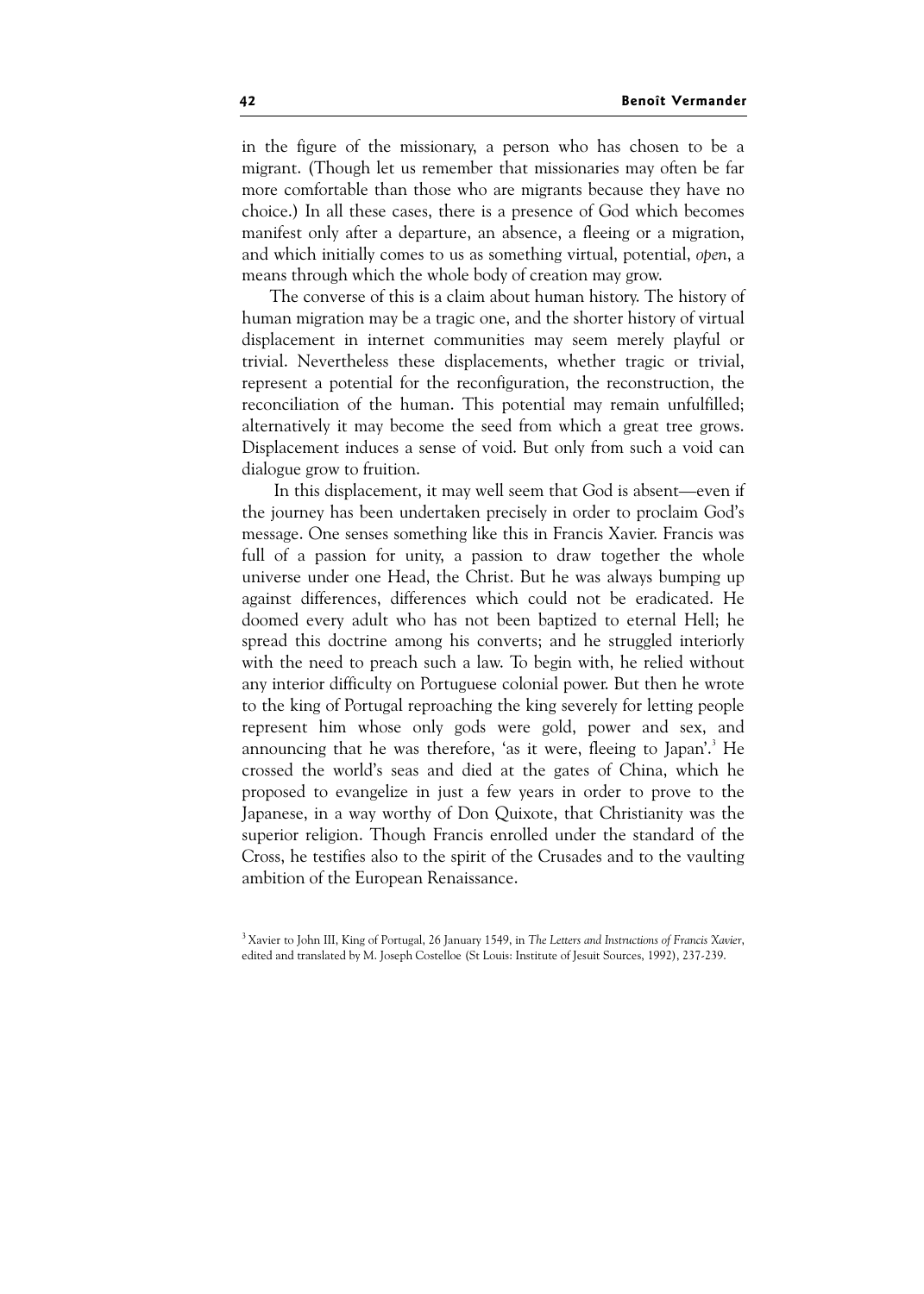

St Francis Xavier

Even from the sixteenth century, the figure of Francis Xavier speaks to us about globalisation and its ambiguities. The impulse to gather the whole earth into one encounters resistance. It clashes with the profound reality of difference, whether cultural, religious, ethnic or economic. We are driven to ask what this 'oneness' is into which God wants to draw us all. Is it really just like a C major chord, excluding all dissonance? Can any gathering that can truly be called human take place except on the basis of equality, respect for individual histories, and pluralism?

Viewed in this light, missionaries today undergo the same kind of interior crucifixion that Francis Xavier did: they are being pulled apart by the conflict between their passion for unity and their sensitivity to dissonance. But today's missionaries can approach this conflict with tools that Francis Xavier did not have, and their context is quite different. Today's missionaries live in a globalised world—and we need to think about what this means for mission today. In previous centuries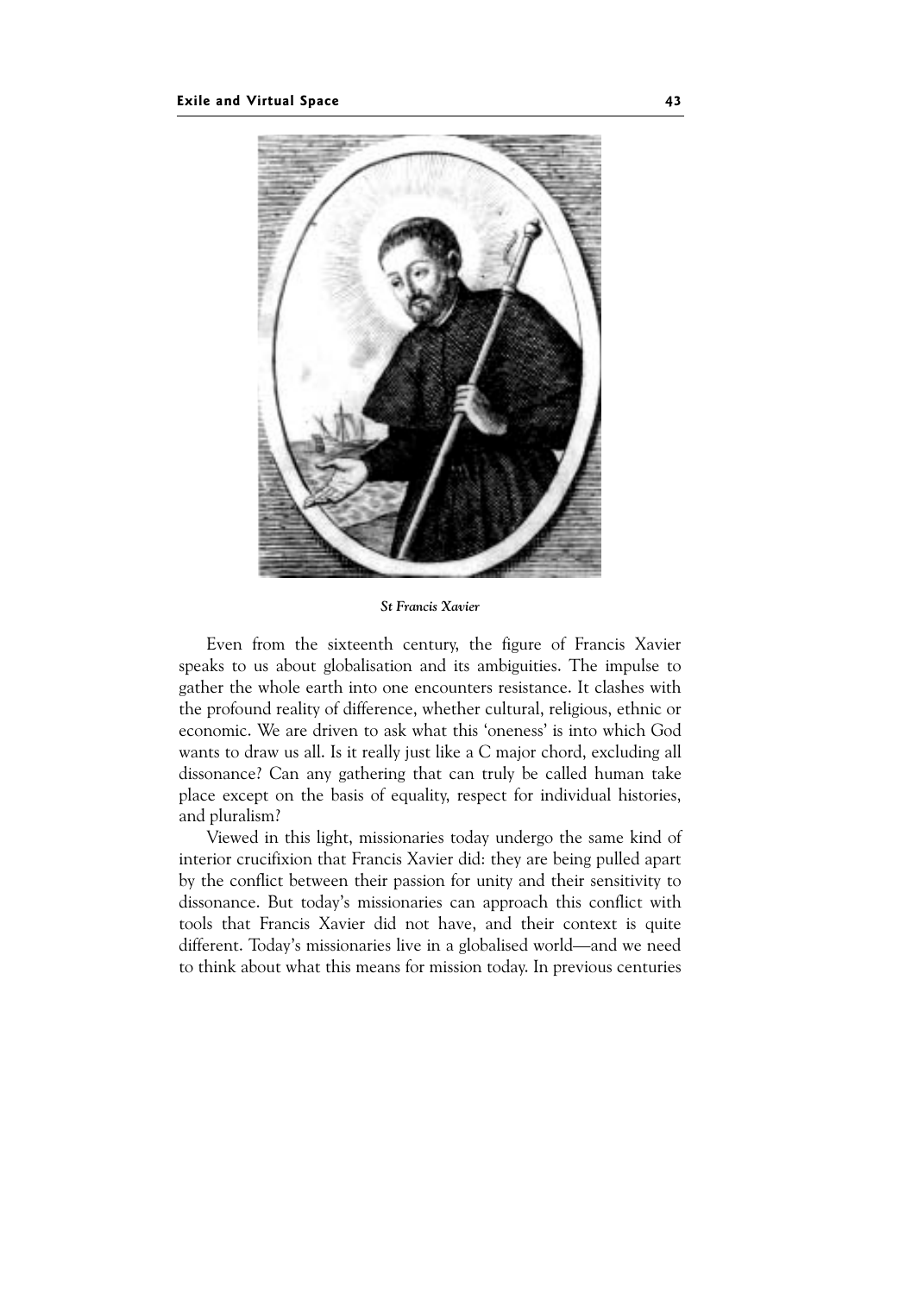almost half of all missionaries died at sea; today's missionaries move from one part of the world to another rubbing shoulders with tourists and business people. The first missionaries put great efforts into drawing maps, into the sheer discovery of the physical and religious spaces which they were entering as pioneers; their successors can make use of libraries, training courses, and interreligious conferences in airconditioned lecture-halls. There are similar differences between language learning then and now—though it remains the case that for this there is no avoiding a lengthy and patient learning process.

#### Globalisation and Virtuality

I have just been saying that you cannot understand from a theological point of view the experience of being a missionary today without thinking about globalisation. And earlier I was saying that globalisation and virtuality are connected; they need to be considered together.

It is quite legitimate to claim that, from its beginnings, humanity has been entering into a process of globalisation. Every migration, every contact between one territory and another, everything that has tended to create a single, finite system out of the inhabited world—all this is a form of globalisation. But you can think of globalisation in terms of different time-scales. You can do what I have just done, and stress that globalisation has been happening for many centuries. Or you can see globalisation as organically linked to modernity and the growth of capitalism. Or again, you can see it as emerging from the changes of the last few decades. There is no contradiction between these three ways of looking at the matter; they are simply stressing different factors and reflecting different interests.<sup>4</sup> The crucial point is that the combination of changes occurring in the past decades has led to a qualitative leap: the idea of 'one world' is now something more than a pious aspiration. Within globalisation, one can distinguish three contributing factors: the exchange of goods, which has not progressed all that notably over the last decades; the movement of peoples, which is increasing significantly; and the exchange of information (involving also the transfer of money), which has exploded, and which has become the true driving force behind globalisation in the current sense. What

<sup>&</sup>lt;sup>4</sup> For a general presentation of globalisation by a sociologist, see Malcolm Waters, Globalisation (New York: Routledge, 1995).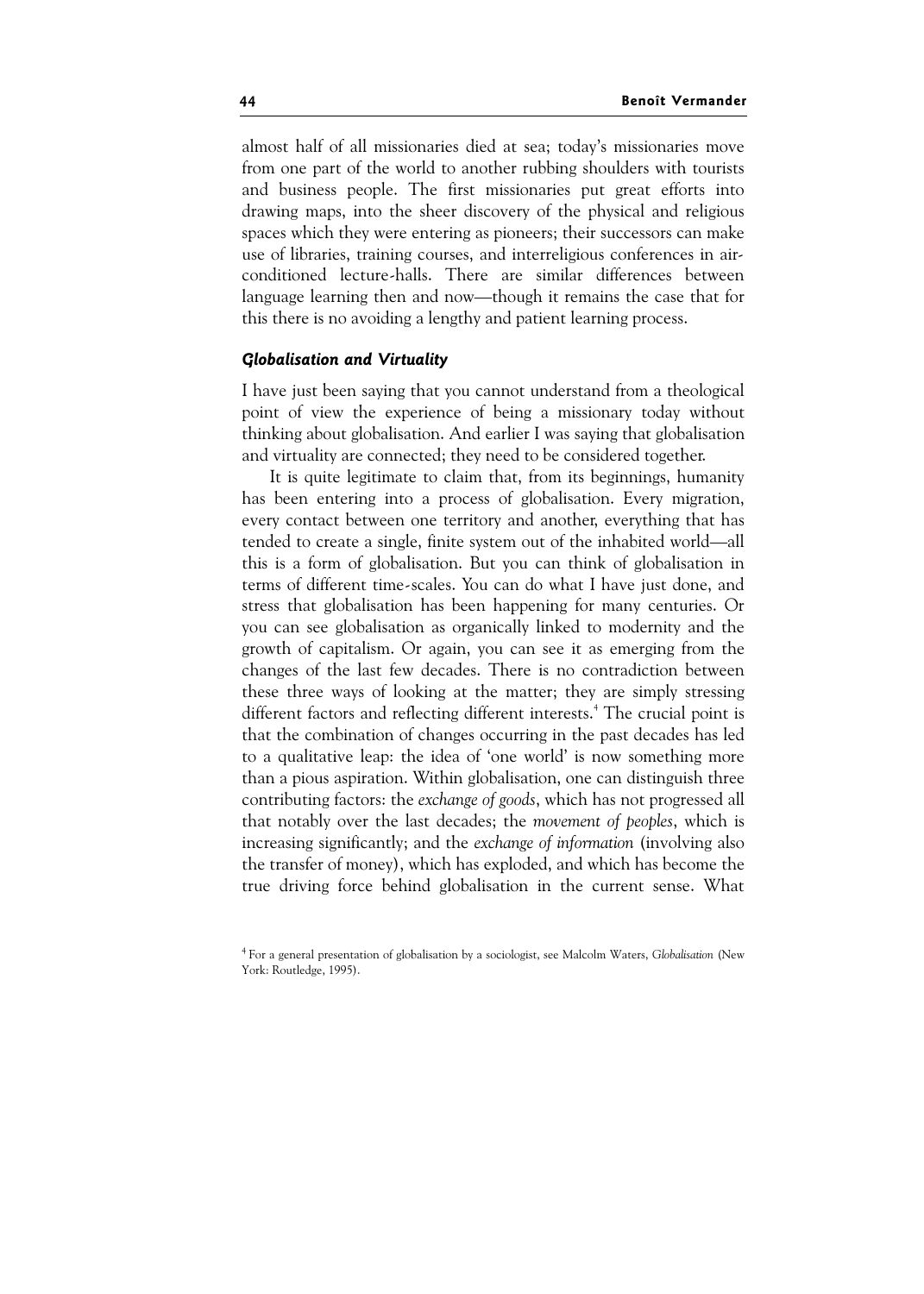

makes the difference here is that this globalisation is grounded in the exchange of virtual realities.

We have now reached a point where information is handled through one integrated system, with satellite communications, the internet and the like as its visible channels. Alongside this, a kind of 'planetary consciousness' has arisen, enabling us to see certain problems (the environment, human rights) as properly global. This is one reason why politics between nations has become not so much international relations as transnational relations. The role of nation states is diminishing, and both non-governmental organizations and supra-national structures are becoming increasingly important. All this has a feedback effect on the way we think. It is in the context of such developments that we need to understand interreligious dialogue, both as an activity in its own right, and as an impulse stimulating all the main traditions of belief to re-articulate their foundational convictions.

In short, virtual reality is both the sustaining basis of globalisation and the dynamic mechanism by which the effects of globalisation make themselves felt. Virtual reality is the language of globalisation. Conversely, globalisation provides the infrastructure which enables virtual reality to develop according to its own distinctive logic.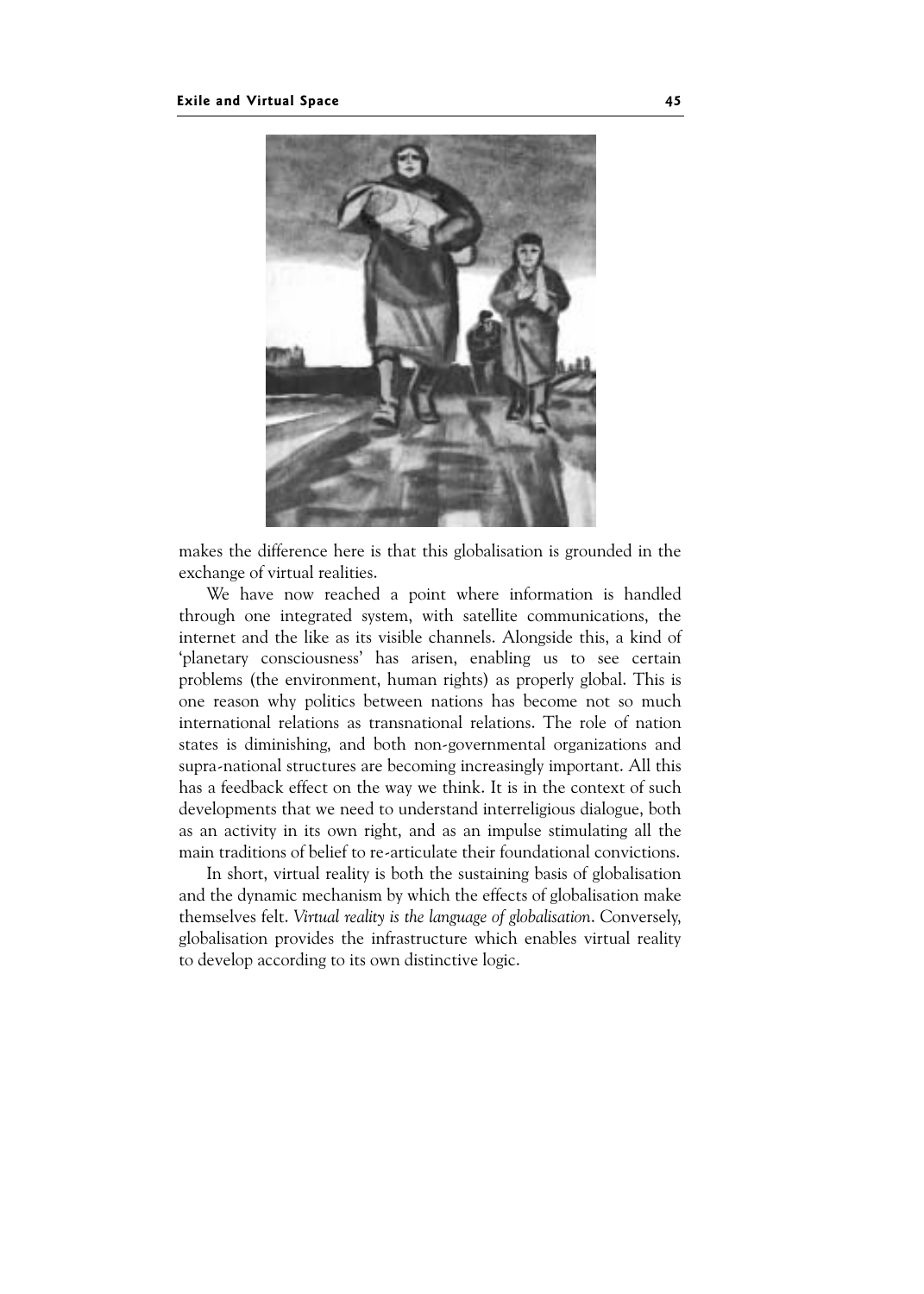### A Virtual Religion?

Virtual reality, then, has become a significant and influential part of our everyday lives. And now that we have started spending significant proportions of our time in virtual environments structured by the internet and by multimedia, these settings have their effects on our social relations and our inner worlds.<sup>5</sup> Of course, virtual reality does not impinge to the same degree on every aspect of our lived existence. But what is striking is the remarkable extent to which it has penetrated into the world of religion, to the point that we can talk of a new phenomenon, the birth of virtual religion on the internet, both for believers and for those who are searching.

'Virtual religion' is now becoming well established as an expression, but the realities it denotes are diverse and complex. Let us try to see what it might mean. We can start simply by noting that religious groups have been among the most active in making what they have to offer available on the internet or in other interactive media. Many major religious texts are freely available online. The Churches now present their convictions and their offerings on a wide variety of websites. Then other sites denounce religious groups that they find dangerous, and it reaches the point that the internet becomes a battlefield in wars of religion. In Taiwan there is a museum of world religions that presents the different spiritual traditions through interactive media. Obviously one can find similar phenomena in any sphere of activity. Nevertheless, the desire to share convictions is one of the forces motivating the construction of websites, perhaps even more than economic gain. And this desire is especially powerful once religious groups have entered the field. So it is that the internet has become one of the chief media of religious expression, more effectively and more rapidly than newspapers, the radio or television did when they were in their infancy. Perhaps the only comparable transformation came with the invention of the printing press, which helped to fuel the Protestant Reformation. Might the rise of information technology be the occasion of another Reformation?

Another dimension of this phenomenon is the development of virtual religious communities. There are Churches with an online

<sup>&</sup>lt;sup>5</sup> Think, for example, of how the use of virtual reality can help us in learning to drive a vehicle or fly an aeroplane.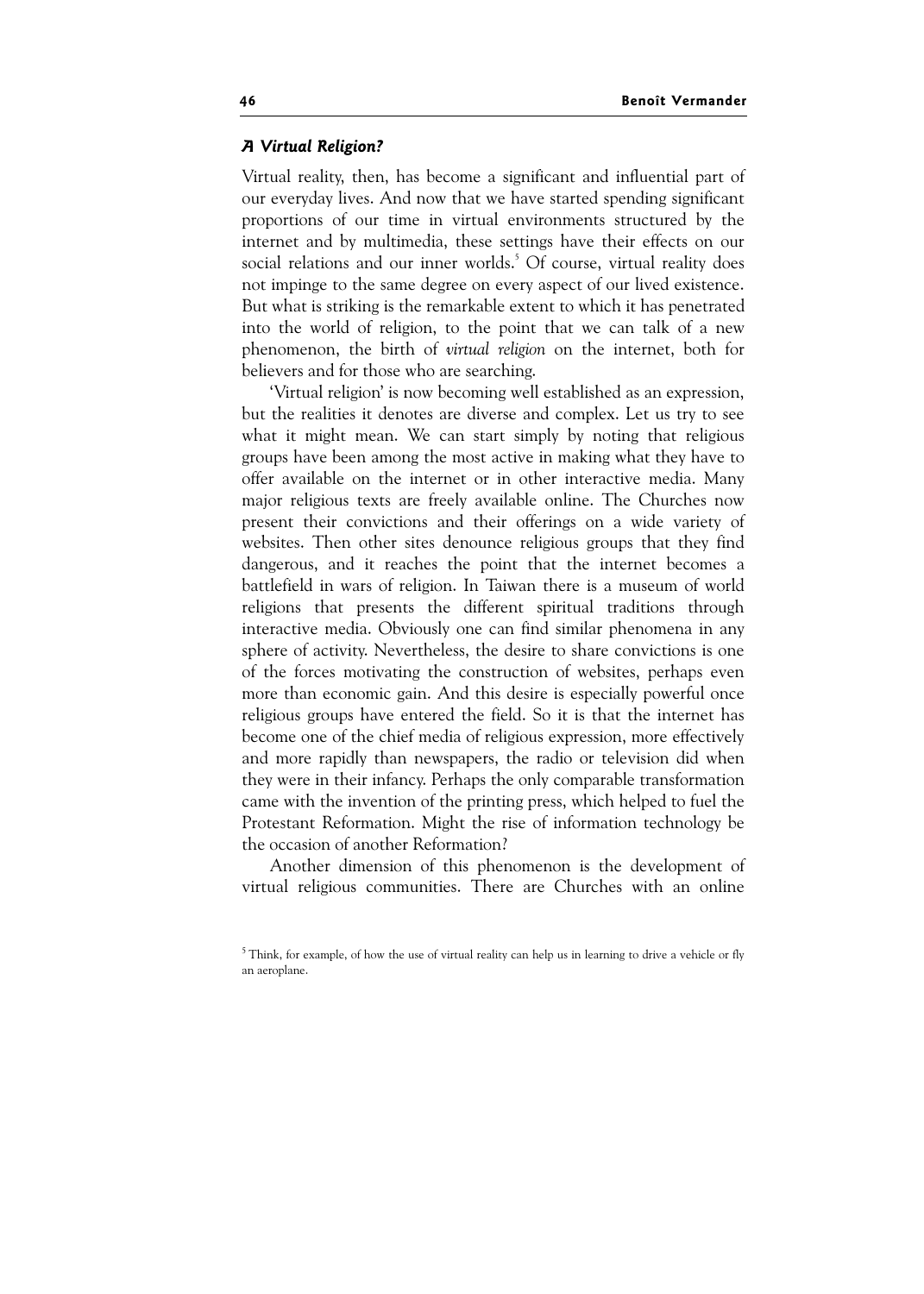liturgy; retreats are being given online; there are even virtual shrines being developed on screen. In China today, tombs take up too much land—but Chinese people can now light a lamp for their deceased loved ones on their computer screens, and this serves as a substitute for the ritual on the day for cleansing the tombs in real space. Such a development exemplifies a more general social tendency: communal interaction goes hand in hand with a concern to stay behind one's own screen. One can reveal oneself and at the same time protect oneself; one can interact without endangering one's independence. A new way of living religious affiliation is coming into being which is communal but nevertheless also shaped by the quest for personal identity and for its reinforcement.

Recognising a third aspect of virtual religion takes us across an important threshold. The medium of communication is never insignificant, never itself content-neutral. The channels of virtual reality thus convey a diffused religious message in themselves, or at least favour a certain type of content. The use of the internet is just one instance of the virtual media promoting synthetic belief systems or worlds; other instances include the growing popularity of New Age doctrines, the success of science-fiction films such as Star Wars, and the constantly increasing numbers of people playing interactive video games. These last are particularly revealing. They take their enthusiasts into a world beyond the mere game, and thus acquire an almost sacred value. Individuals come to redefine their identities in terms of a virtual reality that thus becomes a higher, transcendent reality. For devotees, it all feels as if a virtual god is working through the virtual reality.

It may not be too much to say that a 'virtual god' is arising in this new virtualised economy, transcending not only the frontiers between the different religions, but also the opposition between theism and atheism. There are plenty of indicators pointing in this direction. Some people use the slogan, 'the internet is God'; others speak in more developed terms of the communications network as a God in the course of emergence. If Spinoza spoke of nature as God, now we have the screen as God. Old-style pantheism has been replaced by a religion of artifice, of autonomous human production. God is no longer the great watchmaker, but rather the watch itself, holding together in one system the times and spaces of the universe.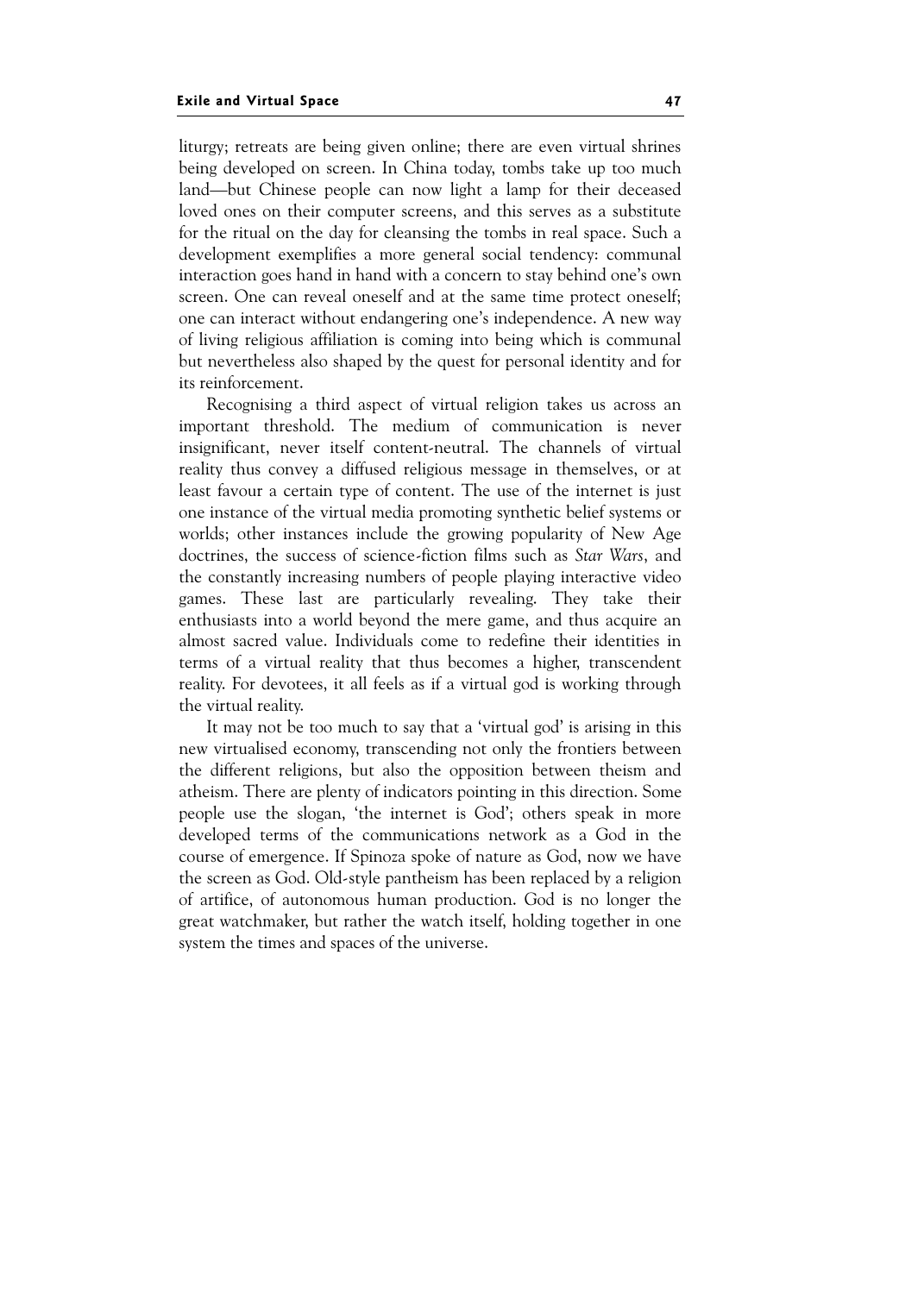#### Towards a Cybertheology

These ideas do not take us beyond the confines of religious sociology. Can we bring these observations together, to see if there is any real meaning in all of this?

Teilhard de Chardin spoke of a noosphere, surrounding the biosphere as a kind of thinking envelope. This idea is enough to justify our accepting what some say about his being a prophet of globalisation.<sup>6</sup> If we think of the noosphere as a 'virtual reality', this is not to make it any less real; as Gilles Deleuze repeatedly puts it, 'the virtual possesses a full reality as virtual'. But it is to give Teilhard's idea a new relevance. We need to have the courage to say that virtualisation is in itself a process of emancipation, a process of becoming free from the constraints of space, time and matter. Of course in one sense virtualisation is neutral; it is the content conveyed by the medium which determines whether it is being used well or badly. Nevertheless, the growth of virtual reality impressively fulfils Teilhard's prophetic vision of the earth enveloped in a kind of layer of thought, a sphere 'of the felt union of souls'.<sup>7</sup> But we must modify Teilhard's vision in two ways. Firstly, we need to recognise that in the layer of thought it is not so easy to separate the wheat from the chaff. The 'gleam' from the noosphere also reflects the darker products of human thought, and our shared complicity in evil. Secondly, we need to qualify Teilhard's vision of unification in such a way as to do justice to the reality of dissonance, difference, a harmony that is always postponed. To express the point slightly differently: the music of the thinking spheres is serial music, not the resounding series of major chords often imagined in the past.

This analysis is in no sense intended as a condemnation or lamentation. It is clear that the virtual media provide a valuable resource for understanding religions and the communities that live them. They help believers grow in mutual respect; they facilitate interreligious discussions. Nor do we need to see the recreational side of the internet and the religious knowledge it enables as distractions. Play has always been an important aspect of religious activity; our festivals, feasts and processions remind us of this. That God's own self

<sup>6</sup> See Bernard Sesé, 'Teilhard, prophète de la mondialisation?' Études, 396 (2002), 483-494.

<sup>7</sup>Claude Cuénot, Nouveau lexique Teilhard de Chardin (Paris: Seuil, 1968), 137-138.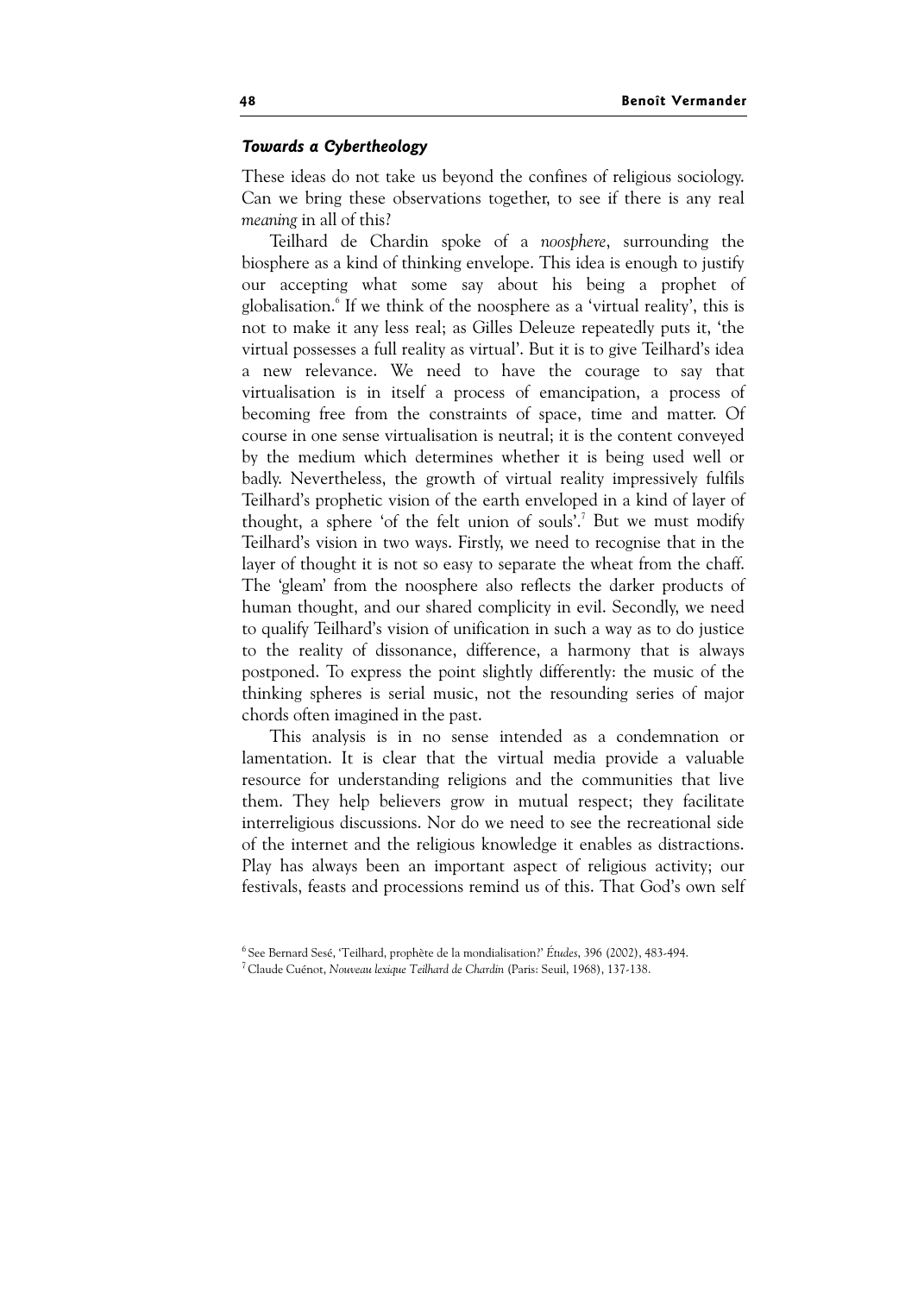is at play in the creation, and taking pleasure in it (Proverbs 8:30-31), is an important theological truth. And the imaginative resources deployed in virtual space create a language which can help us speak of things lying beyond logical reasoning's power to express.

At the same time, we need to maintain a firm distinction between the imaginative and the imaginary. I am using the word 'imaginary' here to refer to a mental activity that supplants the reality of the senses, replacing it with something illusory. But an 'imaginative' process is grounded in sensory reality, exploring and enriching its potential. If virtual reality becomes religious reality, the situation is a dangerous one. No religion worthy of the name can be simply a collection of fantasy projections, or an opium dulling our sense of everyday life's harsh realities. Rather, religion is a means by which we confront those realities. Religion helps us enter more deeply into the mystery towards which everyday reality is always inviting us. When people talked about religion as an opium in the past, they were making a criticism; these days, it seems that people actually want religion to be a drug. People seem to value religions according to the level of euphoria they induce. With friends like this, religion needs no enemies.

There is no question, therefore, of believers accepting that their beliefs should be confined to the virtual sphere. To say that would deny the ways in which religious beliefs enable people to deal with the challenges of the world in which they live. Believers claim that their convictions are animated by a spirit of truth, not of lies. But this does not mean that believers should reject the rise of virtual reality. The crucial question is what this virtual reality is leading to. So far, the construction of virtual reality is a technological achievement: now the virtual needs to acquire the status of a work of art—of an art constructed interactively. Art is not an evasion of reality, bur rather a deepening of reality, an interiorisation of reality. Virtual reality can become a modern cathedral if only we can construct it consciously as an expression of, rather than a substitute for, the aspirations arising from the depths of our memory and imagination. If we can do that, the virtual and the real will not be in competition; rather the virtual will be giving access to a reality deeper than what is merely immediate.

If we reread the parables of the Kingdom (Matthew 13) in the light of these reflections, it is striking how the Kingdom that these parables evoke is in fact speaking to us of something virtual. It is at once already here and still to come. It is not that a project already envisaged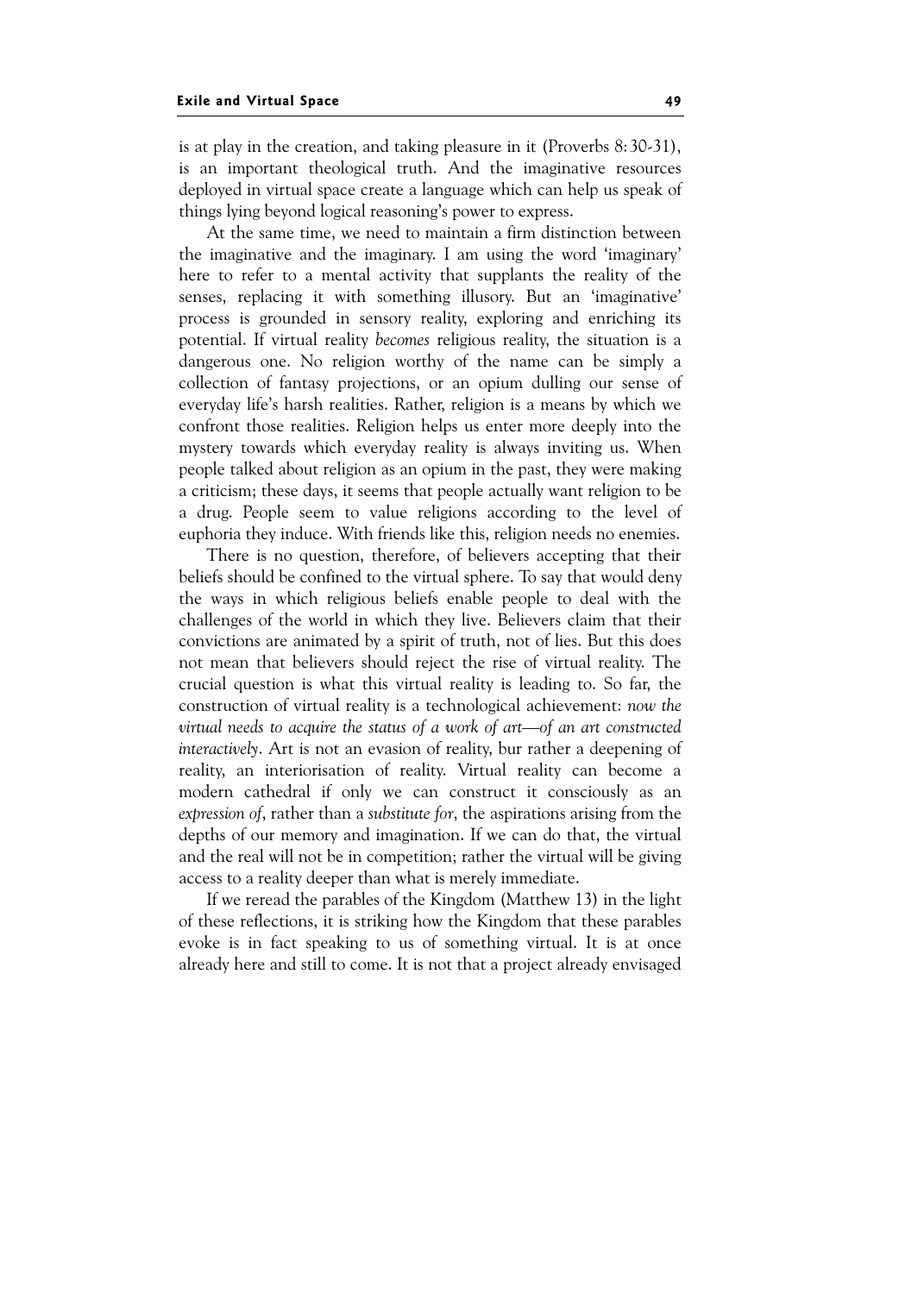

'The almighty and ineffable God … created every creature and marvellously by his will set it in its place.' Hildegard of Bingen, Scivias, 1.6

just comes true; rather there is a creation which is bringing to fullness something already latently present. The Kingdom is already virtually present to us; but it is through the decisions which that discovery inspires in us that the Kingdom will grow in our world.

In the same way, the Eucharist betokens the virtual reality of the divine presence in all our realities. It promises that all reality is virtually divine, and enacts the transition through which the divine presence is constantly being actualised. Perhaps a reflection on the virtual can enrich our sacramental lives. Sacraments too are concerned with the gap between what is most hidden and what is most visible, between what is present and what is not yet. All this suggests that the virtual is perhaps the specific way in which God is present to our world and that this virtual presence expresses the continual Exodus of a God who is never to be found where one thinks one has pinned Him down. Rather, God situates Himself in the movement through which His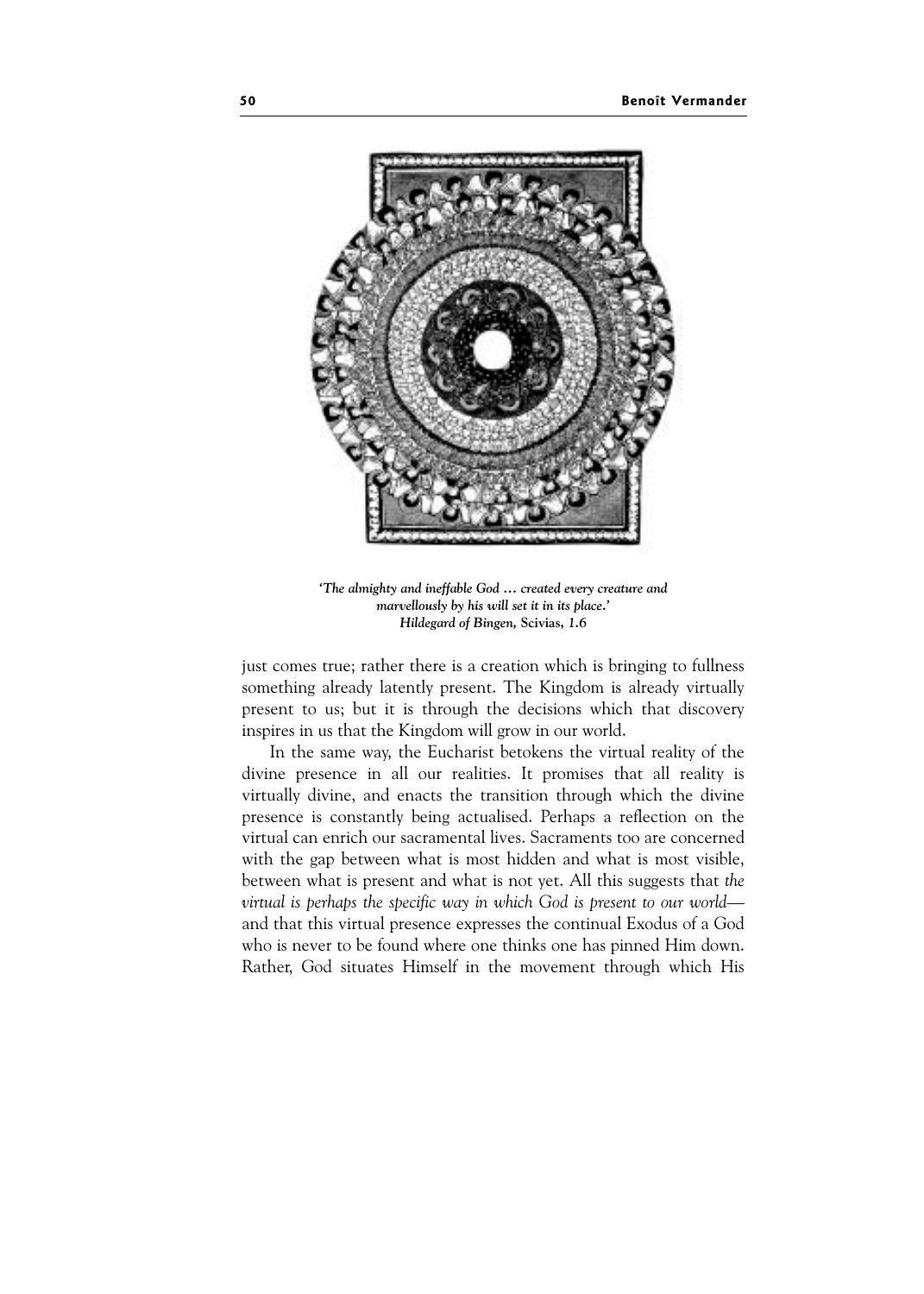Kingdom is being established. To put the matter in yet another way: it is the fact that God is always making Himself present that prevents us from ever halting God and laying hold of God.

## Exodus, Presence, Dialogue

The course of our history is less erratic than it looks. We are led forwards and backwards through the deserts into which our Exoduses lead us, and eventually a design emerges. This article began by noting that it is always in flight, in Exodus, in movement, in migration, that God is making Himself known. It has also noted in these migratory movements the historical process by which humanity is coming to an awareness of itself as one reality, as a global entity. We have seen how the figure of the missionary embodies the encounter between a God known in exile and a humanity formed in Exodus. And we have tried to follow how, in this new Exodus—a technological Exodus one might dare to say—God is saying once more that the Kingdom is there to be known and lived in our midst. Just as the human Exodus is now taking a quite new form, so too the knowledge of God which comes from that movement is now quite different.

The universe is always in a process of becoming, and therefore identities and frontiers are always being displaced. It is in the ruptures caused by these displacements that a God is being revealed whose identity cannot be encapsulated. This God is revealing himself as a virtual reality, present in the world while leaving open the range of possibilities for the future. It is against this background that we have to understand interreligious dialogue today. Dialogue that is interreligious involves the virtual at various levels:

- Interreligious dialogue today is occurring through virtual contacts and being nourished by them, just as religious communities themselves are becoming virtual through the possibilities that the new technologies are allowing and encouraging.
- The content of interreligious encounter is being imperceptibly modified through new spiritual and theological perspectives offered by new ways of accessing reality.
- Finally, and above all, these developments allow us to imagine attaining ultimate reality through the mode of a virtual